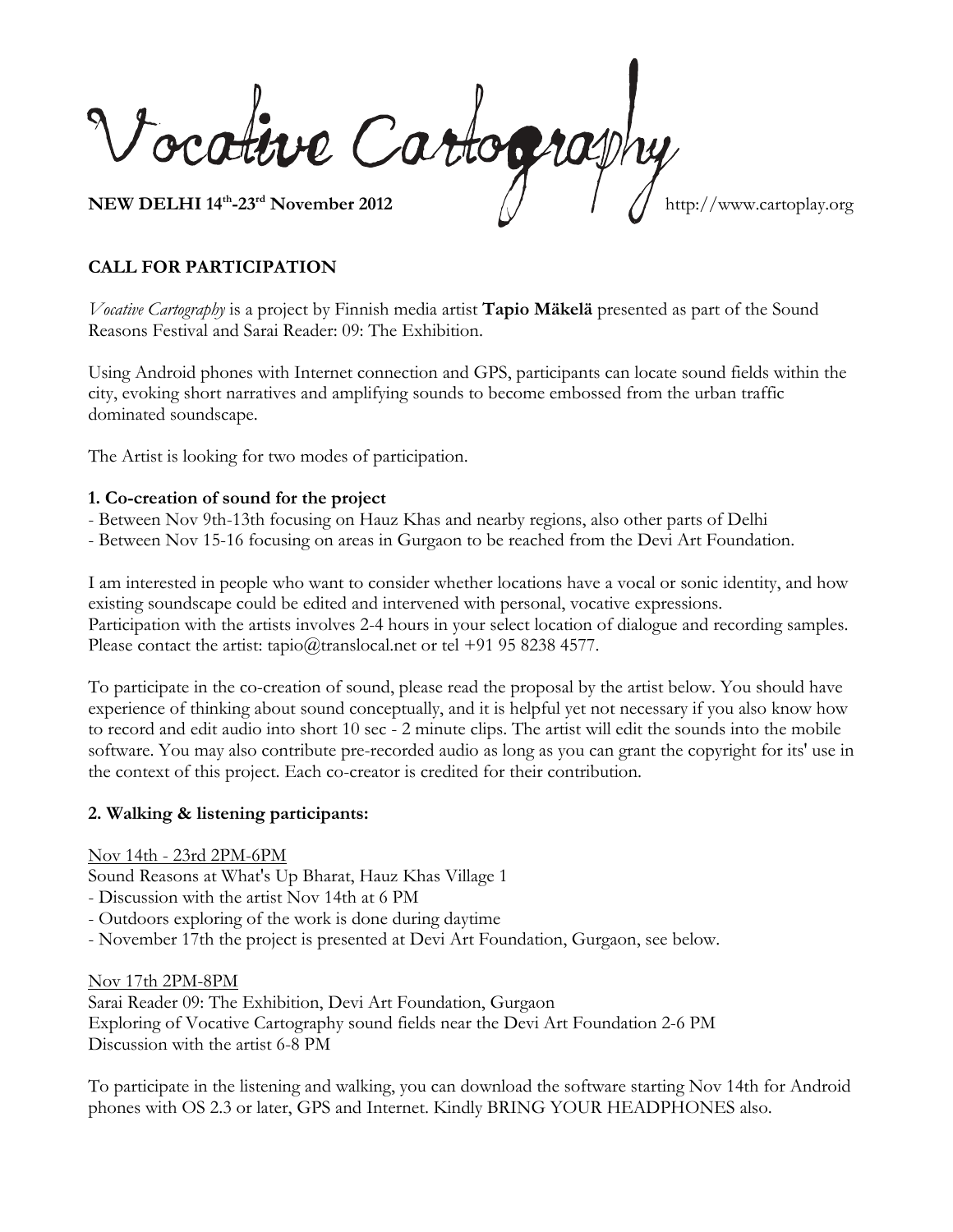It is advisable to be Wi-Fi connected to install the application. Both event venues will help you with the install that will be available later at http://www.cartoplay.org.

You may also borrow one of five Android phones the artist brought along from the exhibition venue (please note that from Devi Art Foundation, only on the 17th of November). To borrow a phone, we apologize but we have to ask for a deposit of your credit card and ID and personal details, and your phone of equivalent value. The phones can be lent between 2-4PM on the above dates.

## **ABOUT Vocative Cartography**

*Vocative – relating to or denoting a case of nouns, pronouns, and adjectives in Latin and other languages, used in addressing or invoking a person or thing* (Oxford English Dictionary).

Can cartography be subjective? Or is it just like it was with positivist science that objectivity of maps is a myth, and their styles of expression and creating visual order of cities has a panoptic, disempowering quality? What if those hard coded lines can be turned into more ambivalent circles, and different voices appear on surfaces once monotonic?

Vocative Cartography is a work in progress by Tapio Mäkelä with Translocal projects. Using Android phones with Internet connection and GPS, participants can locate sound fields within the city; evoking short narratives, amplify sounds to become embossed from the urban traffic dominated soundscape. By directly addressing people and objects, vocative use of the locative may add a level of affection to a medium originally developed for targeting and navigation.

The sounds and narratives for the Sound Reasons event have been created in collaboration with local participants and Tapio Mäkelä. Vocative Cartography is designed by Finnish media artist Tapio Mäkelä, and coded by Jani Pirisjoki. It is part of Cartoplay, a project in progress developed by Translocal with DIVO (Digital Voices), a collaboration between Blast Theory (Brighton), Patching Zone (NL) and Translocal (Helsinki). DIVO is produced with the support of the Culture Programme of the European Union. This project is also supported by Finnish Ministry of Culture and the Arts Council of Finland.

### **PLACES & DOWNLOAD**

Vocative Cartography premieres at Sound reasons exhibition in Delhi, India November 14th - 23rd, 2012.

You can visit an exhibition venue to get instructions and start your sonic journey using your own Android phone or borrow a mobile phone:

**What's up Bharat** Nov 14th - 23rd 2PM-6PM (not 17th) Jai Bharat Centre, 1 Hauz Khas Village, New Delhi 110016, India https://plus.google.com/118358066357312283387/about?hl=en

**Devi Art Foundation** Nov 17th 2PM-8PM Sirpur House, Plot 39, Sector 44, Gurgaon, http://www.deviartfoundation.org/map.htm

You can also **download** the sound player to your Android phone starting November 14th 2 PM